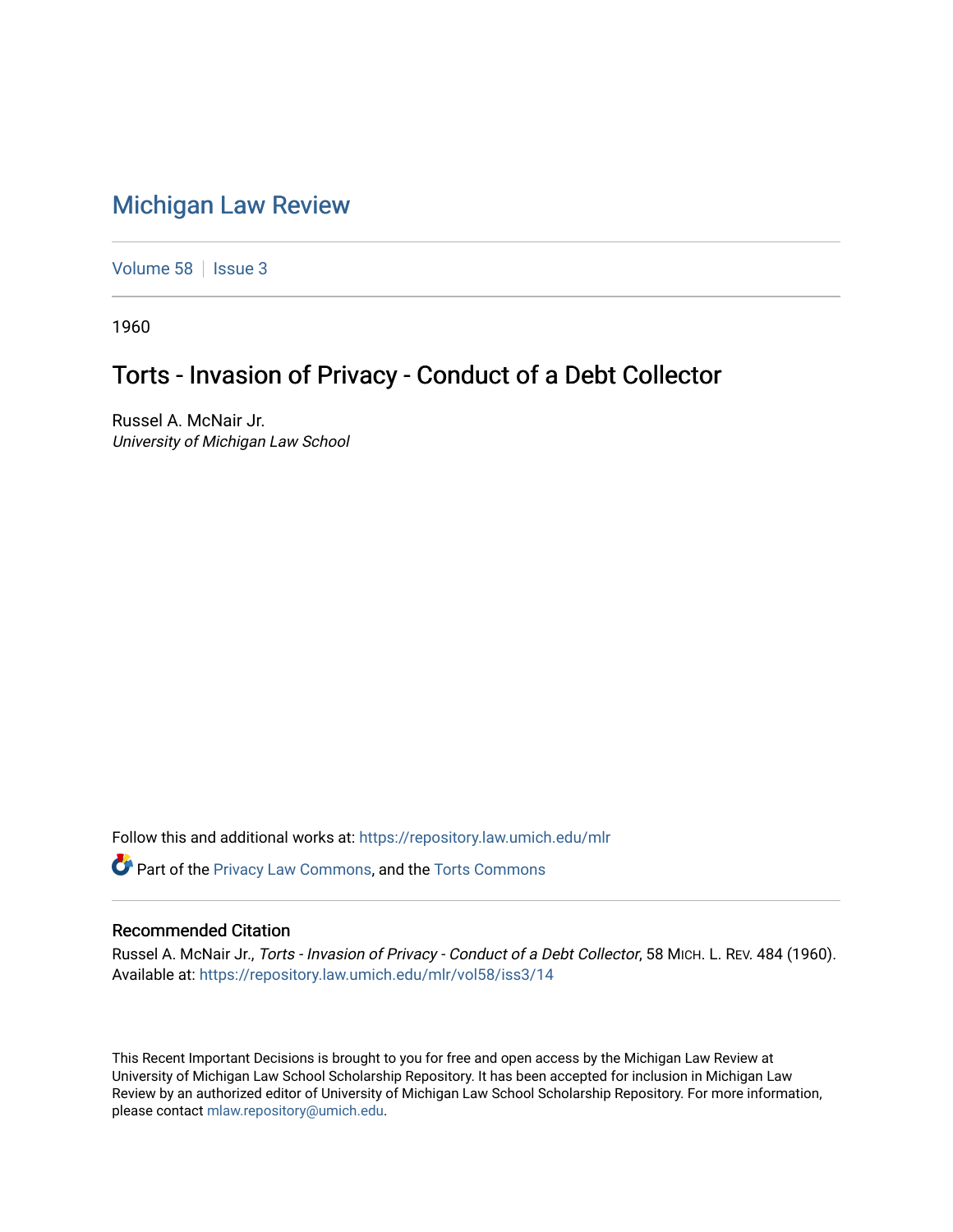<sup>/</sup>
TORTS-INVASION OF PRIVACY-CONDUCT OF A DEBT COLLECTOR-In an action for the balance due on account for merchandise purchased defendants counterclaimed for damages alleging that an agent of the plaintiff, on three separate days, went to the restaurant where the defendant-wife worked as a waitress and in a loud and degrading manner made demands that defendants pay the account. On each occasion many customers were present. Plaintiff's agent accused the defendants of being "dead beats" and of never intending to pay for the merchandise when it was purchased. The trial court sustained plaintiff's demurrer to this counterclaim. On appeal, *held,* reversed and remanded. Conduct of a debt collector which degrades and humiliates the debtor in public and which would be deemed offensive to persons of ordinary sensibilities gives rise to a cause of action for invasion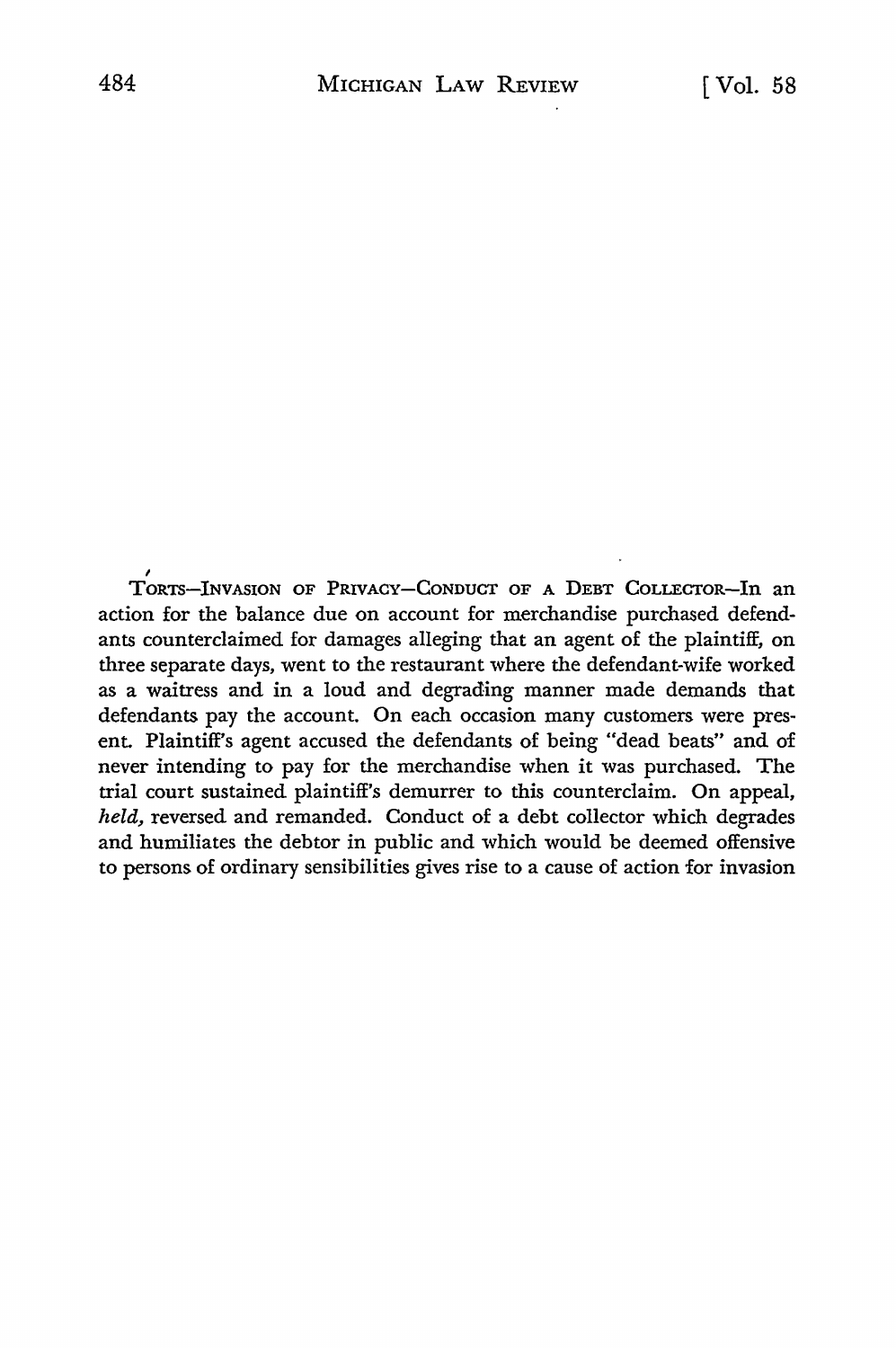of privacy. *Biederman's of Springfield v. Wright,* (Mo. 1959) 322 S.W. (2d) 892.

It was only at the turn of the century that privacy achieved judicial recognition as a separate and distinct legal right.<sup>1</sup> The right has undergone rapid development and the majority of states which have passed on the question have recognized its existence.<sup>2</sup> The earliest and most common assertion of the right was in cases of unauthorized use or publication of a person's name or portrait, but subsequent development has made it available for the redress of other types of wrongs.3 Though not very descriptive, the most commonly used definition of the right is that it is the "right to be let alone."4 Publicity which violates ordinary decencies in exposing a person's private affairs is one of the wrongs embraced within the general definition, and it is in this category that a debtor may have a cause of action against his creditor who gives unnecessary publicity to a private debt.

Invasion of the right of privacy is only one of several grounds on which debtors have been granted relief for undue harassment and generally oppressive methods of debt collection. In the older cases, tort liability of creditors was most often based on an action of defamation. The action of defamation affords only limited protection, however, since in the great majority of states truth of the publication is a complete defense regardless of the extent or malice of defendant's publication.5 This makes the creditor immune when the debt is actually owing. A minority of states permit truth

1 Recognition of the right of privacy was the result of an article by Warren and Bran• deis, "The Right to Privacy," 4 HARV. L. REv. 193 (1890). Prior to 1890, interests essentially the same as the right of privacy were sometimes protected under the guise of property rights or contract rights. See 14 A.L.R. (2d) 750 at 756 (1950). The independent legal existence of the right was first affirmed by a court of last resort in Pavesich v. New England Life Ins. Co., 122 Ga. 190, 50 S.E. 68 (1904).

<sup>2</sup>For a list of states definitely recognizing the right, see 14 A.L.R. (2d) 750 at 753 (1950). There are only three states which have definitely rejected the right: *Rhode Island,*  Henry v. Cherry &: Webb, 30 R.I. 13, 73 A. 97 (1909); *Texas,* McCullagh v. Houston Chronicle Publishing Co., (5th Cir. 1954) 211 F. (2d) 4, cert. den. 348 U.S. 827 (1954); *Wisconsin,*  Judevine v. Benzies-Montanye Fuel&: Warehouse Co., 222 Wis. 512, 269 N.W. 295 (1936). The right is limited by statute in three additional states: *New York,* 8 N.Y. Consol. Laws (McKinney, 1948) §§50-51; *Utah,* Utah Code Ann. (1953) §§76-4-7 to 76-4-9; *Virginia,*  Va. Code (1950) §8-650. These statutes permit recovery only where there is unauthorized use of a person's name or portrait for advertising and trade purposes.

<sup>3</sup>Prosser states that four distinct wrongs are embraced within the right of privacy: (l) intrusion on plaintiff's solitude or seclusion; (2) publicity violating ordinary decencies given to private information on the plaintiff even though it is true; (3) putting the plaintiff in a false but not necessarily defamatory position in the public eye, and (4) appropriation of some element of plaintiff's personality to commercial use. PROSSER, TORTS, 2d ed., 637-639 (1955).

<sup>4</sup>Warren and Brandeis, "The Right to Privacy," 4 HARv. L. REv. 193 at 195 (1890); Brents v. Morgan, 221 Ky. 765, 299 S.W. 967 (1927). Other definitions may be found in 138 A.L.R. 22 at 24, 25 (1942). See Nizer, "The Right of Privacy-A Half Century's Developments," 39 MICH. L. REv. 526 at 526-529 (1941); 4 TORTS RESTATEMENT §867 (1939).

<sup>5</sup>PROSSER, TORTS, 2d ed., 630 (1955); Tingle v. Worthington, 215 Ala. 126, 110 s. 143 (1926); Plummer v. Commercial Tribune Publishing Co., 208 Ky. 210, 270 S.W. 793 (1925). See also Ray, "Truth: A Defense to Libel," 16 MINN. L. REV. 43 (1931).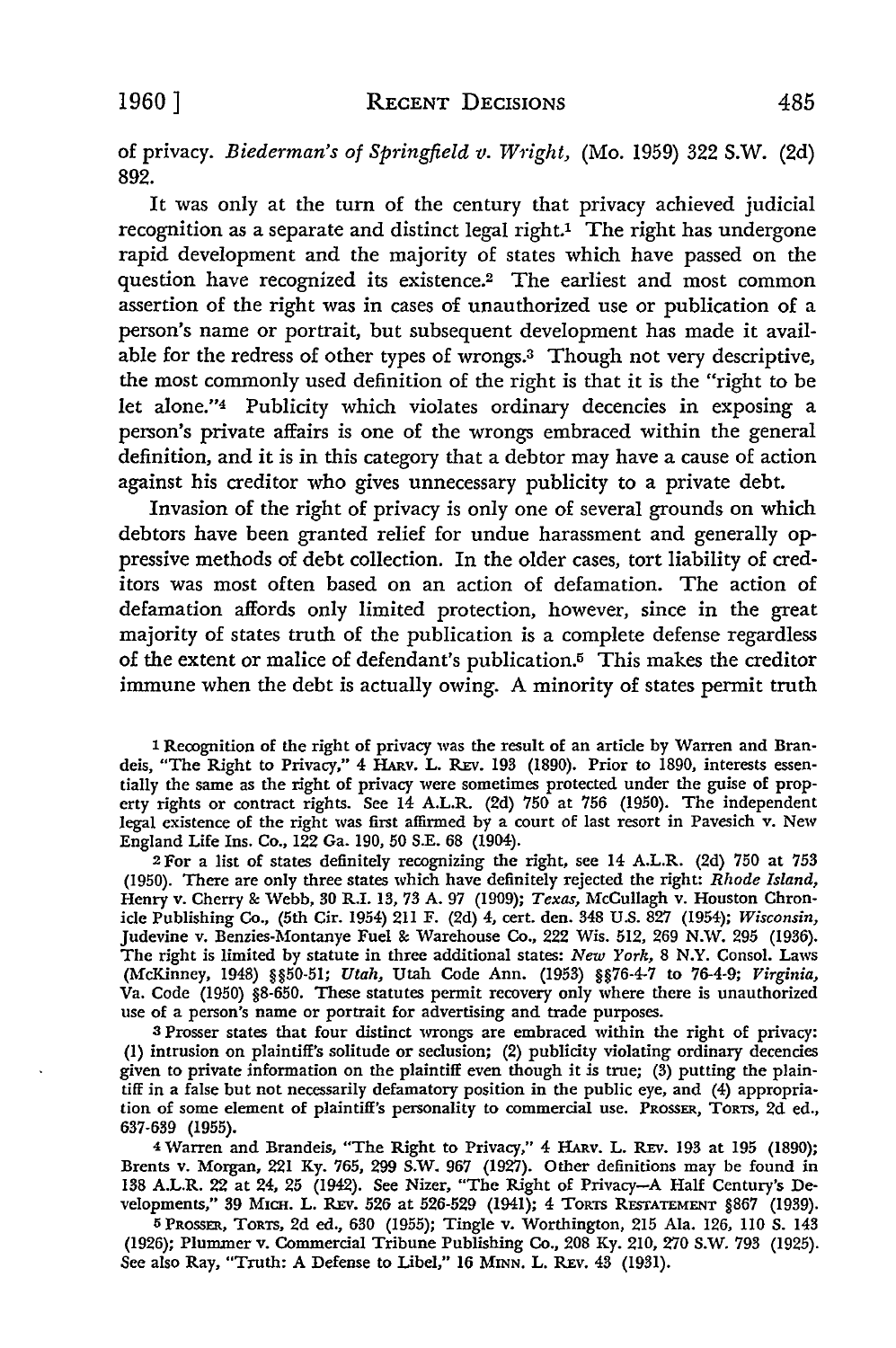as a defense only where the publication is for a justifiable purpose.<sup>6</sup> But even in these jurisdictions, the debtor is often severely hampered by the necessity of proving special-damages to his reputation.7 A second possible theory of recovery is the intentional infliction of mental anguish in an attempt to coerce payment.<sup>8</sup> But this too has been limited by requiring outrageous conduct before relief is given.9 Invasion of privacy, therefore, affords the most effective protection against excessive collection methods, since in this type of action truth of the publication is no defense, malice is immaterial, and there is no need to prove special damages.10 The only generally accepted limitations on the use of the action against creditors are that the publication be such as would offend persons of ordinary sensibilities11 and that there be communication to a large number of persons.12 Moreover, courts have recognized that the creditor may take reasonable steps in the attempt to collect the debt without subjecting himself to suit,<sup>13</sup> and that some communications by the creditor are privileged.14

While relief in privacy actions has frequently been given in the case of written publications,15 there has been general approval of the limitation that no recovery be allowed for an invasion of privacy by oral publication without a showing of special damages.16 This written-oral distinction has

<sup>G</sup>The Florida Publishing Co. v. Lee, 76 Fla. 405, 80 S. 245 (1918) (based on Florida Bill of Rights provision); Wertz v. Sprecher, 82 Neb. 834, 118 N.W. 1071 (1908) (based on Nebraska Bill of Rights provision); Hutchins v. Page, 75 N.H. 215, 72 A. 689 (1909). For a criticism of the rule that truth is a defense and a discussion of cases in which courts have avoided the rule, see Ray, "Truth: A Defense to Libel," 16 MINN. L. REv. 43 at 61-69 (1931).

7 Urban v. Hartford Gas Co., 139 Conn. 301, 93 A. (2d) 292 (1952); PROSSER, TORTS, 2d ed., 587-588 (1955). A few courts have said that a publication charging that a person is unwilling to pay his debts or that a person is a poor credit risk is defamatory per se, and special damages need not be alleged or proved. Sheppard v. Dun 8: Bradstreet, (S.D. N.Y. 1947) 71 F. Supp. 942; Turner v. Brien, 184 Iowa 320, 167 N.W. 584 (1918) (these two cases involved written publications). But see Patton v. Jacobs, 118 Ind. App. 358, 78 N.E. {2d) 789 (1948) (written publication); Liebel v. Montgomery Ward, 103 Mont. 370, 62 P. (2d) 667 (1936) (oral publication).

8 Barnett v. Collection Service Co., 214 Iowa 1303, 242 N.W. 25 (1932); LaSalle Extension University v. Fogarty, 126 Neb. 457, 253 N.W. 424 (1934).

<sup>9</sup>Prosser, "Intentional Infliction of Mental Suffering: A New Tort," 37 MICH. L. REv. 874 at 887-889 (1939).

10 See annotations in 138 A.L.R. 22 at 47, 48-49, 106 (1942); 168 A.L.R. 446 at 452, 465-466 (1947); 14 A.L.R. (2d) 750 at 758, 773-774, 758-759 (1950).

11 4 TORTS REsTATEMENT §867 (1939); Cason v. Baskin, 155 Fla. 198, 20 s. (2d) 243 (1944); Davis v. General Finance 8: Thrift Corp., 80 Ga. App. 708, 57 S.E. (2d) 225 (1950).

12 PROSSER, TORTS, 2d ed., 641 (1955).

18 Lewis v. Physicians 8: Dentists Credit Bureau, 27 Wash. (2d) 267, 177 P. (2d) 896 (1947). See also 15 A.L.R. (2d) 108 at 158, 161-163 (1951).

14 Thus, it is generally recognized that a creditor has the right to inform the debtor's employer of the debt, since an employer has a legitimate interest in his employee's debts. Patton v. Jacobs, note 7 supra; Gouldman-Taber Pontiac v. Zerbst, 213 Ga. 682, 100 S.E. (2d) 881 (1957); Voneye v. Turner, (Ky. 1951) 240 S.W. (2d) 588.

15 E.g., Brents v. Morgan, note 4 supra; Trammell v. Citizens News Co., 285 Ky. 529, 148 S.W. (2d) 708 (1941); Quina v. Roberts, (La. App. 1944) 16 S. (2d) 558.

<sup>16</sup>Warren and Brandeis, "The Right to Privacy," 4 HARV. L. REv. 193 at 217 (1890); Cason v. Baskin, note 11 supra; Gregory v. Bryan-Hunt Co., 295 Ky. 345, 174 S.W. (2d) 510 (1943); Lewis v. Physicians 8: Dentists Credit Bureau, note 13 supra.